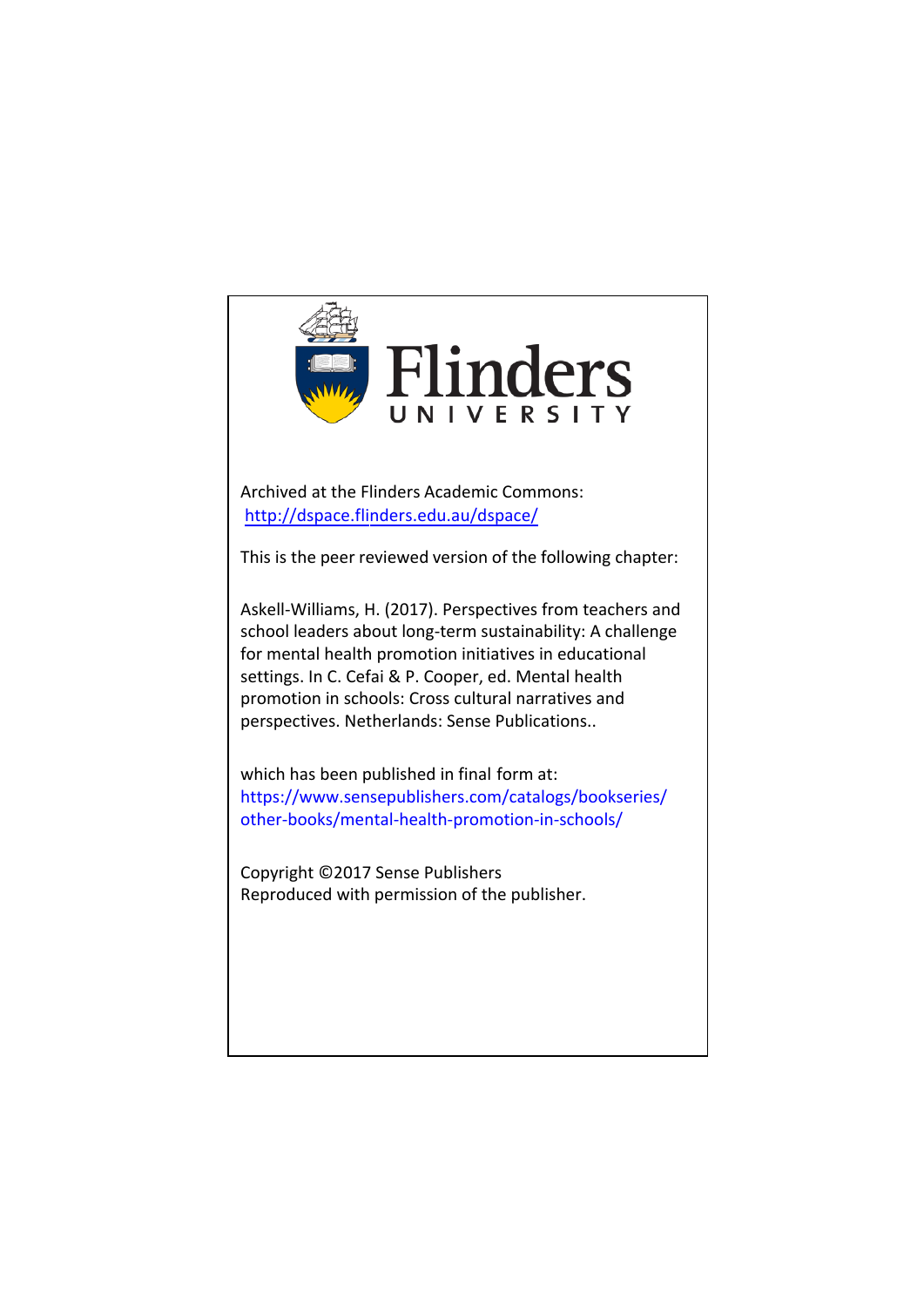### HELEN ASKELL-WILLIAMS

# **PERSPECTIVES FROM TEACHERS AND SCHOOL LEADERS ABOUT LONG-TERM SUSTAINABILITY: A CHALLENGE FOR MENTAL HEALTH PROMOTION INITIATIVES IN EDUCATIONAL SETTINGS 1**

# *Introduction*

The chapters in this book report research into a range of programs, across many countries, which have as their central concern the promotion of young people's mental health and wellbeing. Funding has been directed towards introducing programs into primary schools, secondary schools and early childhood centres to develop young people's mental health and wellbeing. These have included initiatives such as regular social and emotional education for all children, establishment of more effective and efficient referral pathways, and working collaboratively with parents/carers to support children and youth. During the initial phases of these initiatives, attention has been directed towards designing and testing good quality evidence-based programs. As efficacious programs have been rolled-out, attention has turned to achieving good quality implementation of program components. Now, as the field has matured, the key issue that emerges is the sustainability of programs once the initial implementation phases are over, and start-up resources (often substantial) are withdrawn. This issue of sustainability is of concern across international boundaries. In this chapter I report a research project that investigates teachers' and school leaders' perspectives about what has worked, and what has not worked, in achieving sustainability of wellbeing and mental health promotion initiatives in educational settings.

# *Background*

––––––––––––––

The World Health Organization (WHO, 2017) reported the sobering information that around 20% of the world's children and adolescents are estimated to have mental disorders or problems, with about half of mental disorders beginning before

*A.N. Other, B.N. Other (eds.), Title of Book, 00–00. © 2005 Sense Publishers. All rights reserved.* 

<sup>&</sup>lt;sup>1</sup> This chapter is an updated and substantially expanded paper originally published (in Italian) as: Askell-Williams, H. (2016). Sostenibilità dei programmi di promozione del benessere e della salute mentale a scuola: il punto di vista dei docenti. Uno studio australiano. *Psicologia dell'educazione,*  1/2016 pp. 25-39, with kind permission from the editor Maria Assunta Zanetti.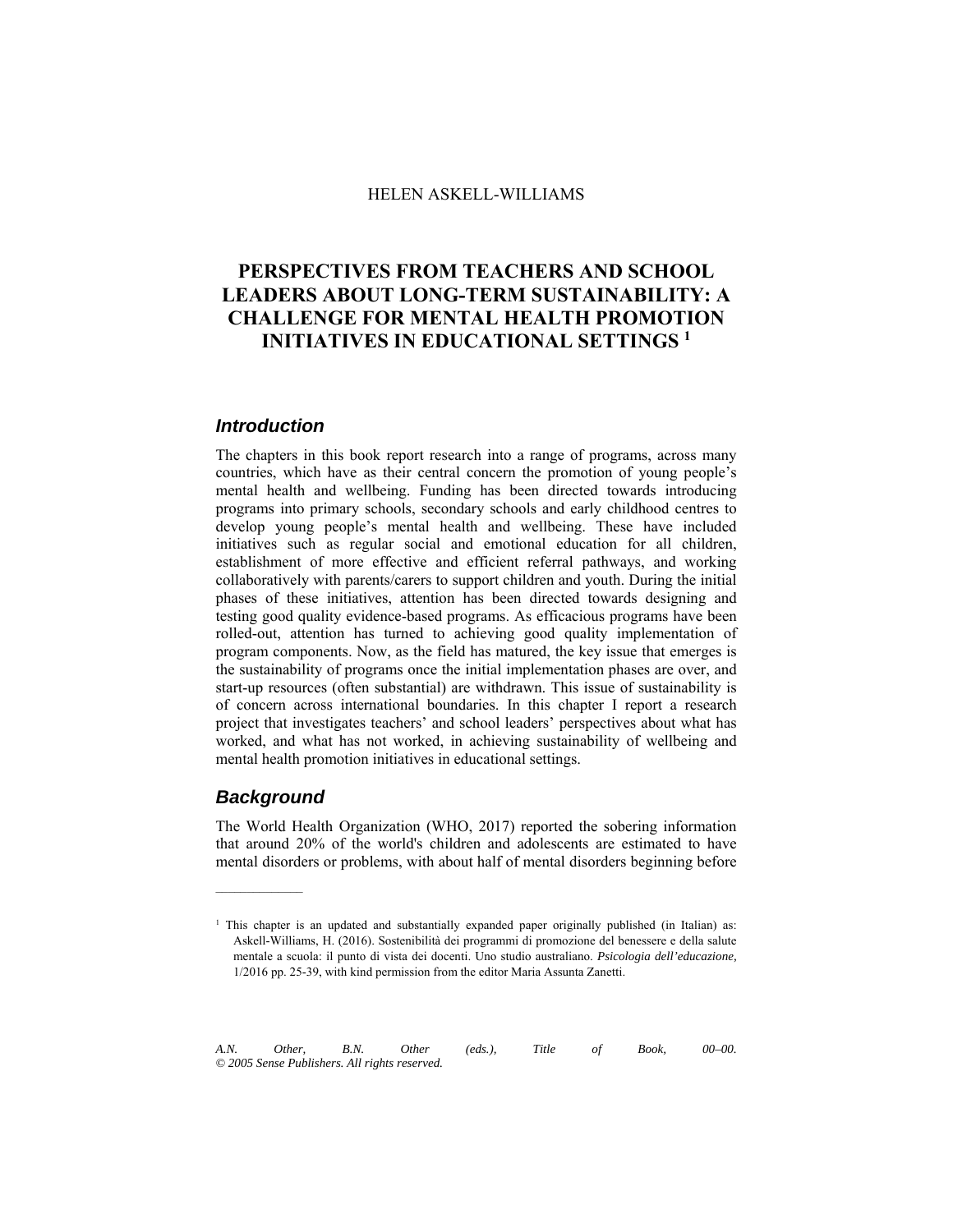the age of 14. Slade et al. (2009) advised that the highest reported prevalence of mental health difficulties in an Australian sample, just over one in four (26.4%), was in the age group 16-24 years. Similarly, Sawyer et al. (2007) reported results of a survey indicating that 14% of Australian children and adolescents were identified as having mental health problems, but only 25% of children and youth with mental health problems had attended a professional service during the six months prior to the survey.

The WHO reports that:

- More than 450 million people suffer from mental disorders. Many more have mental problems.
- Mental health is an integral part of health; indeed, there is no health without mental health.
- Mental health is more than the absence of mental disorders.
- Mental health is determined by socio-economic, biological and environmental factors.
- Cost-effective inter-sectoral strategies and interventions exist to promote mental health. (WHO, 2016)

Following from the final point above, advocates such as the WHO (2016), the World Federation for Mental Health (2014) and beyondblue (2016) highlight the burden of mental illness to individuals, families and communities, and make a clear case for nations and communities to attend to people's mental health and wellbeing. For example, The Council of Australian Government's Roadmap for National Mental Health Reform 2012-2022 (COAG, 2014) identified promotion, prevention and early intervention for positive mental health as essential actions. Educational settings such as schools are conducive contexts for such health promotion activities.

A number of authors have undertaken evaluations that illustrate that well-designed and well-implemented social-emotional wellbeing programs can lead to positive changes in students' mental health and wellbeing (Adi, Killoran, Janmohamend, & Stewart-Brown, 2007; Askell-Williams, Dix, Lawson, & Slee, 2013; Durlak & DuPre, 2008; Weare & Nind, 2011). Furthermore, it has been found that many good quality educational initiatives are implemented well. Examples include promotion of student resilience, wellbeing and positive mental health; cyberbullying prevention; social skills training; and a range of health education programs such as sex and drug education. However, although many effective school-based programs are well designed, implemented with fidelity to program goals, and evaluated to have positive benefits for participating students, there are concerning reports, nationally and internationally, about poor program sustainability once start-up enthusiasm and resources are exhausted (Goodson, Murphy Smith, Evans, Meyer, & Gottlieb, 2001; Nilsen, Timpka, Nordenfelt, &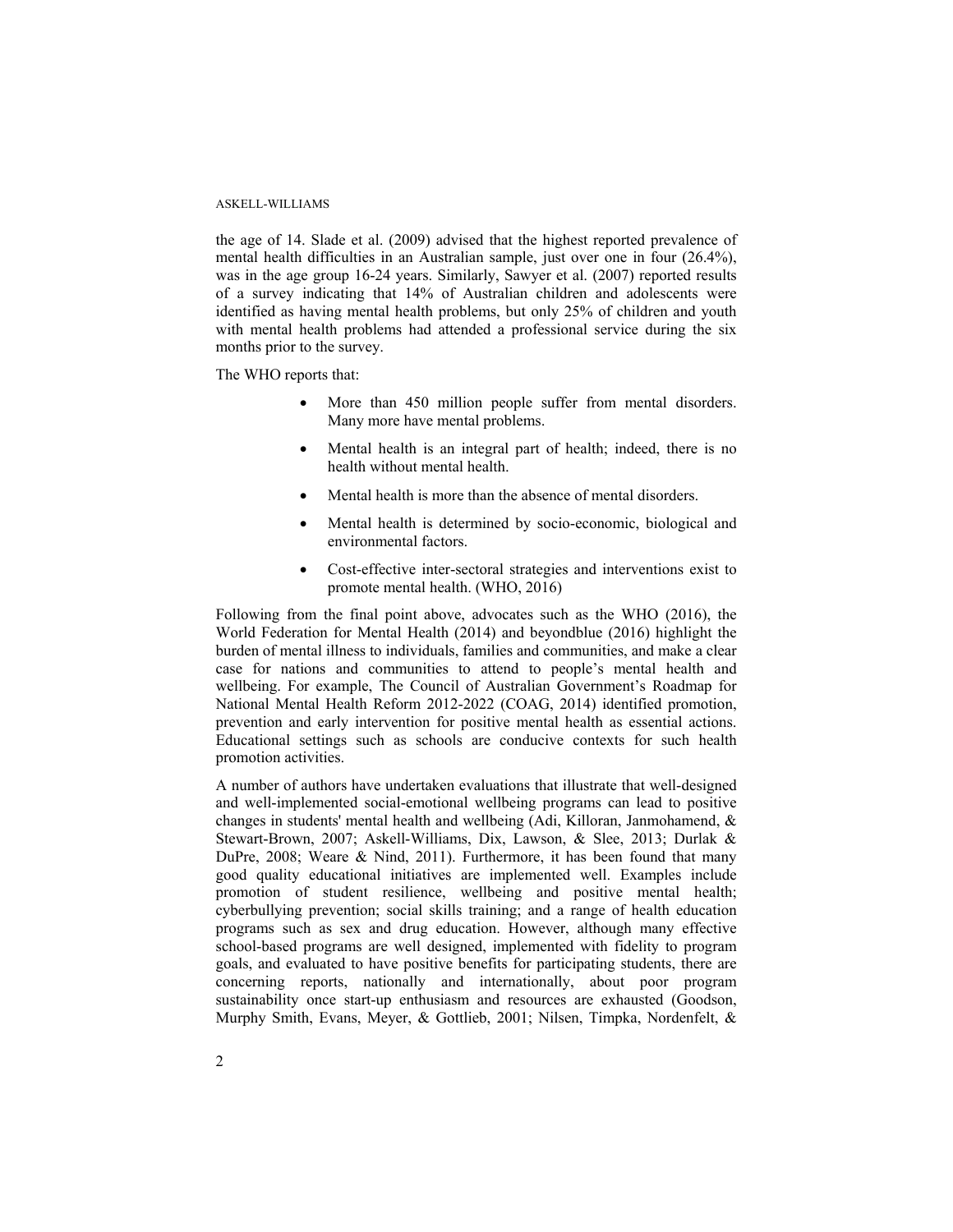Kindqvist, 2005; Rohde, Shaw, Butryn, & Stice, 2015; Scheirer, 2005; Shediac-Rizkallah & Bone, 1998; Swain & Drake, 2010).

And yet, an essential component of implementation success is sustainability (Gruen et al., 2008; Pluye, Potvin, Denis, Pelletier, & Mannoni, 2005). Sustainability has been variously defined, but generally includes embedding, diffusion and routinisation within initial contexts, and also, in some accounts, upscaling to wider contexts (e.g., from one school to a whole school district). Whereas guidelines for developing and evaluating program implementation may include a requirement for long-term follow-up (Craig et al., 2008), this typically refers to long term followup of the participants (ongoing behaviour change or improved outcomes), but may not refer to long-term follow-up of the program itself, such as whether it is embedded, adapted, refined, up-scaled, and so on. For example, Bierman et al. (2013) observed that,

recent research has validated the power of evidence-based preschool interventions to improve teaching quality and promote child school readiness when implemented in the context of research trials. However, very rarely are follow-up assessments conducted with teachers in order to evaluate the maintenance of improved teaching quality or sustained use of evidence-based curriculum components after the intervention trial. (p. 1194)

By way of example, the Australian Commonwealth Department of Health and Ageing funds the MindMatters secondary schools, the KidsMatter Primary Schools, and the KidsMatter ECEC mental health promotion initiatives in all Australian states and territories. The KidsMatter Primary School initiative (KidsMatter, 2013) was trialled in 100 schools during 2007 to 2009. The evaluation of KidsMatter Primary by Slee et al. (2009) followed the implementation framework proposed by Domitrovitch et al. (2008), consisting of indicators of Fidelity, Dosage and Delivery. Although the evaluation study was longitudinal, in that it tracked students' progress over the two year duration of the initiative, the evaluation design did not track longer-term *program* sustainability. Interestingly, in an independent follow-up study in 2010, the 100 trial schools were contacted by telephone and asked whether they continued to be a 'KidsMatter' school (Askell-Williams, Slee, & Van Deur, 2013). Twenty of the 100 trial schools reported, within the school year following the highly resourced two-year initiative, that they no longer identified themselves as KidsMatter schools.

However, as Askell-Williams et al. (2013) pointed out, analysing the reasons for this drop-out rate is not a straightforward task. Some schools said that they were KidsMatter schools, but were only implementing some of the program. Other schools said that they were not KidsMatter schools, but were still embedding social and emotional learning throughout the curriculum. The schools gave the following main reasons for dropping out of KidsMatter:

• Changing and competing priorities in the school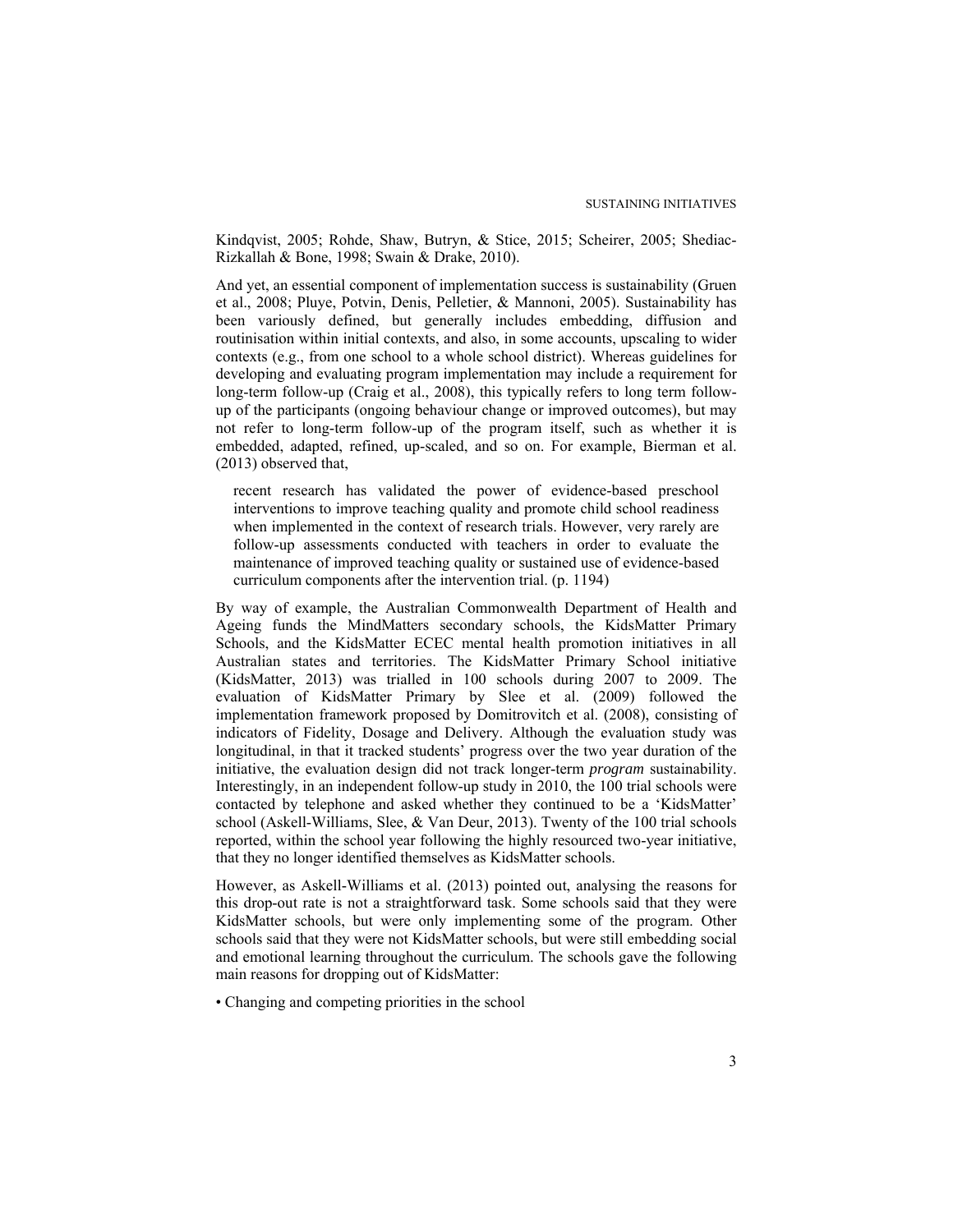- Leadership change impacting on continuity and sustainability
- Structural change through school mergers
- No longer labelling various activities as KidsMatter
- Changed Coordinator and lack of continued external support
- Insufficient ongoing promotion of KidsMatter at the State level.

This KidsMatter example of the short-term life (in some schools) of a good quality educational program is not isolated (Askell-Williams, Slee, et al., 2013; Devaney, O'Brien, Resnik, & Weissberg, 2006; Scheirer, 2005; Wigelsworth, Humphrey, & Lendrum, 2012a, 2012b). For example, Elias et al. (2003) found that only six of fourteen sites were still using evidence-based social-emotional curricula five years after their introduction. Similarly, a follow-up study of the Life Skills Training school-based prevention program found that teachers were rarely implementing the program according to its original design (Dusenbury, Brannigan, Hansen, Walsh, & Falco, 2005).

One issue is that teachers' education and skill levels may also affect their capabilities for sustained program implementation (Bierman et al., 2013). This has been evident in Head Start in the US and also in the KidsMatter ECEC Initiative in Australia, were ECEC educators vary considerably in their formal education, ranging from high school education to technical certificates, Bachelor's or Master's degrees (Askell-Williams & Murray-Harvey, 2015; Domitrovich et al., 2009). Meanwhile, in secondary schools, Humphrey, Lendrum, and Wigelsworth (2010) found that the range of teachers' interpretations and methods of delivery of the Social and Emotional Aspects of Learning (SEAL) program substantially influenced quality of delivery. This in turn led to disappointing short-term outcomes, which could be expected to translate into poor long-term sustainability (Pluye et al., 2005; Pluye, Potvin, & Denis, 2004; Pluye, Potvin, Denis, & Pelletier, 2004; Scheirer, 2005). Although secondary school teachers' levels of education are at the Bachelor and Masters level in their subject matter domain, they might still not have prior education and experience with subject-matter and pedagogy for social and emotional education. Another difficulty in secondary school settings is that some teachers do not believe it is their role to deliver curricula about topics such as promoting student mental health (see Cefai and Askell-williams in this volume, also Askell-Williams, Lawson, Murray-Harvey, & Slee, 2005; Wolpert, Humphrey, Belsky, & Deighton, 2013). Early stage implementation difficulties such as these have the potential to foretell poor long-term sustainability.

Askell-Williams, Slee and Van Deur (2013) reviewed extant literature and synthesised a list of implementation issues needing attention. This synthesis, shown in an adapted form in Table 1, suggests that the various phases of implementation each require phase-specific questions about processes as well as outcomes. The tendency of program evaluators to ask these types of questions only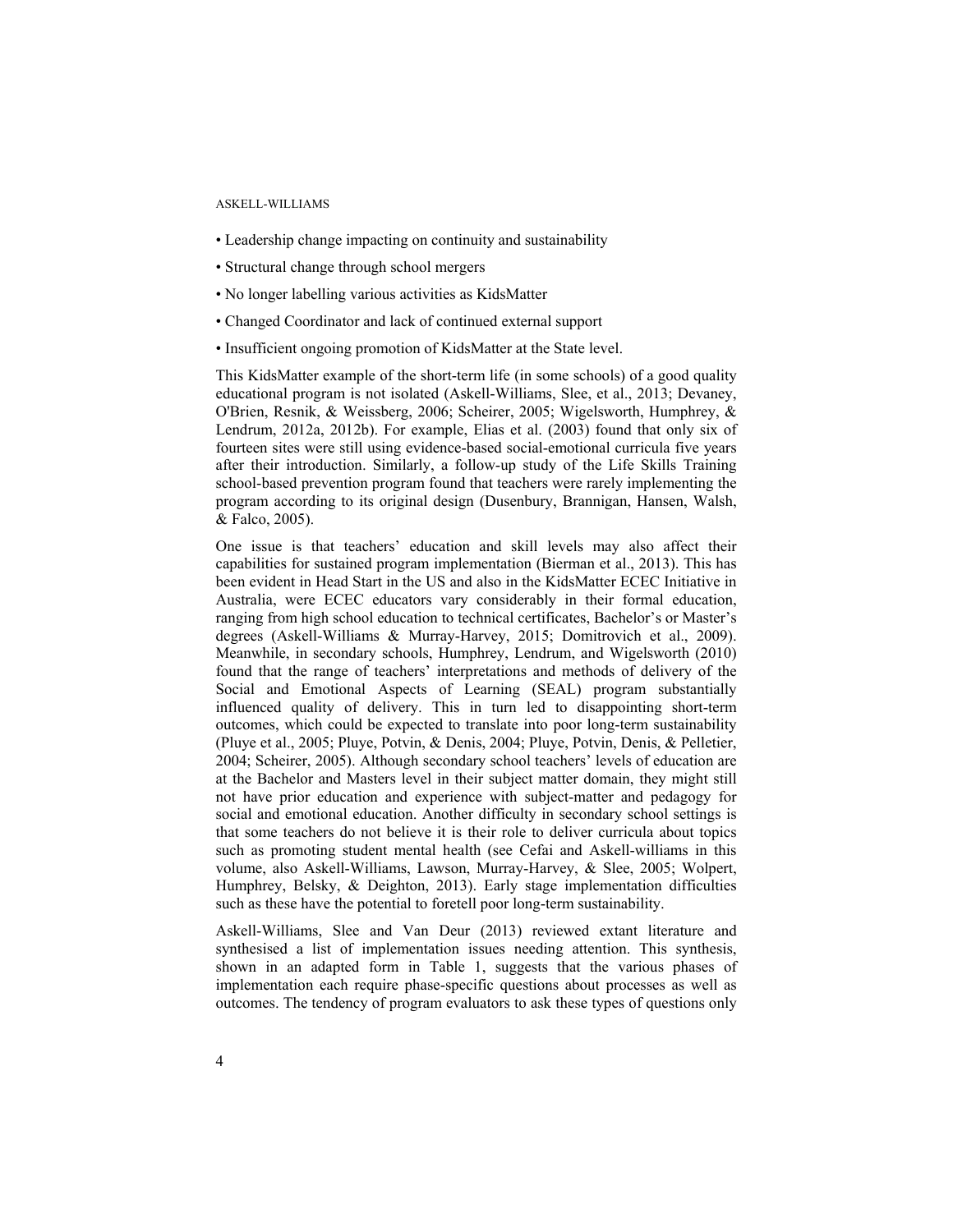at the end of the trial period of a program can mean that it is too late to redress issues and oversights that might be leading to the long-term demise of the program.

Table 1: Framework for monitoring and feedback during the trials of educational initiatives (adapted from Askell-Williams et al., 2013).

| Phase                         | Questions to be addressed                                                                                                                                                                                                                                       |
|-------------------------------|-----------------------------------------------------------------------------------------------------------------------------------------------------------------------------------------------------------------------------------------------------------------|
| Promotion                     | What is the demonstrated efficacy of the initiative? How well is<br>information about the value of the initiative promoted to the site and<br>the broader community?                                                                                            |
| Readiness                     | To what extent do the staff/communities recognise the imperative to<br>introduce the initiative? What capacity building is required? What<br>barriers need to be addressed?                                                                                     |
| Adoption                      | Does the initiative have the support of the staff, parents/carers, site<br>leader, and other community stakeholders? What pre-intervention<br>modifications need to be made?                                                                                    |
| Initial<br>Implementation     | To what extent is the initiative rolled-out with attention to fidelity,<br>dosage and engagement with the processes of delivery? What is<br>working well/ needs to be changed?                                                                                  |
| Sustainability                | What aspects of design and the start-up phase establish conditions<br>for long-term sustainability? Where do components for ensuring<br>sustainability feature in each phase of the roll-out of the program?<br>Who else needs to be involved? What is missing? |
| Monitoring<br>and<br>Feedback | What monitoring and feedback systems are in place, and do they<br>provide timely information? Who gets the information? Who is<br>responsible for follow-up? How does renewal occur?                                                                            |
| <b>Incentives</b>             | Are there incentives or recognition that implementation milestones<br>and desired outcomes are achieved? Are these incentives valued?                                                                                                                           |

A review conducted by the US National Institutes of Health (OBSSR, 2007) proposed that further systematic research is needed on the phase(s) of long-term sustainability of successful programs. The lack of sustainability research on health promotion initiatives was also noted by Salmon et al. (2011) who observed that such research is rarely reported, and Greenberg (2010), who called for the development of a new science of implementation and sustainability. The recently published Handbook of Implementation Science (Kelly & Perkins, 2012) noted that,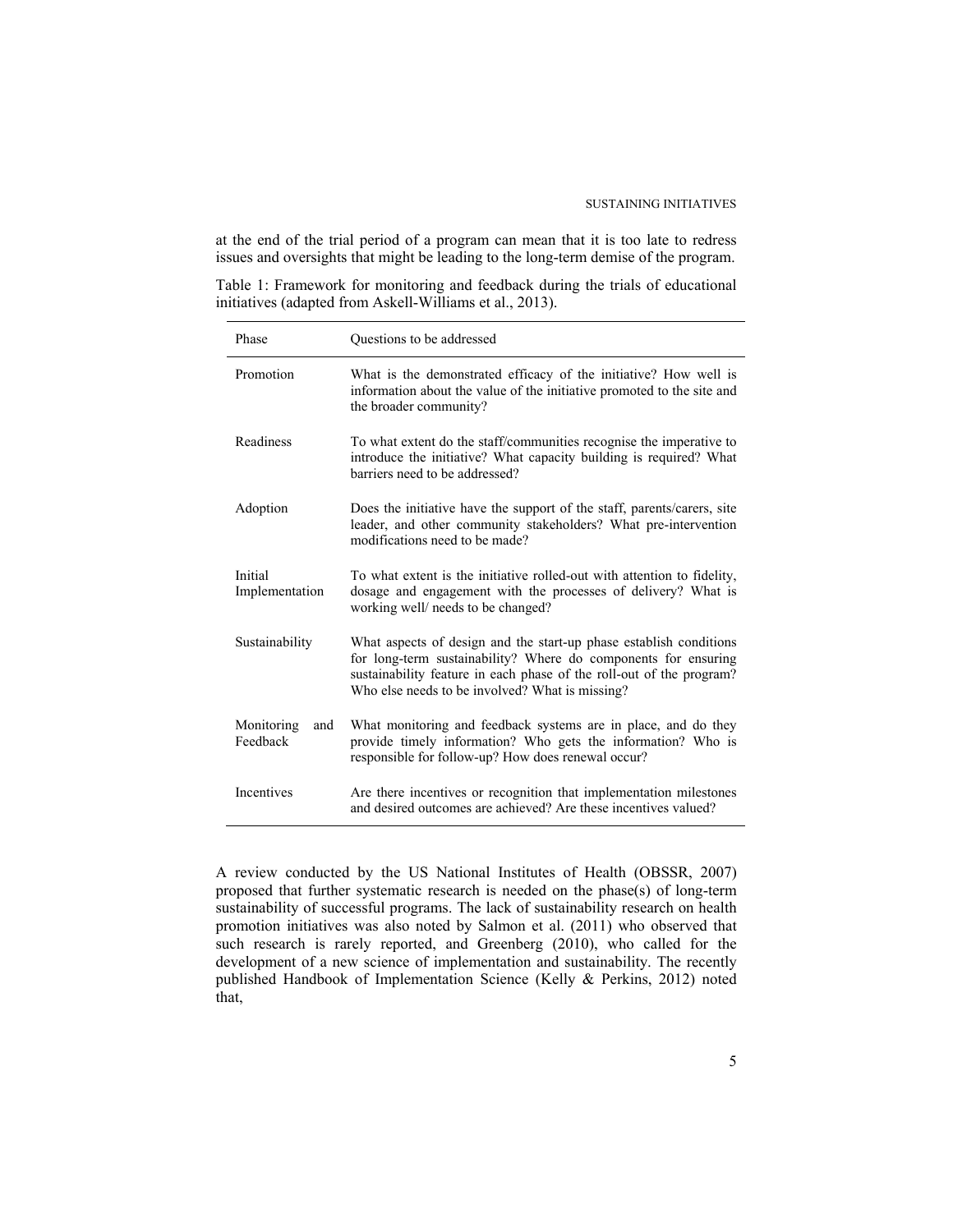implementation science [is] a new area of scientific, academic and practitioner interest focused on exploring and explaining what makes interventions work in real world contexts… Paradoxically, this new science has arisen mainly from the study of failure. Psychological interventions, or indeed any interventions involving people and resources in natural contexts, have notoriously unpredictable outcomes. (p.3)

Well-designed, trialled and effective initiatives can have a significant impact on child outcomes over time, but only if they are maintained with high-quality implementation (Durlak & DuPre, 2008). Partial, ad hoc, sporadic program maintenance by some teachers and not others within a school system is highly unlikely to achieve the original goals set for the initiative. The goal of sustained, high-fidelity program implementation is difficult to attain - evidence-based interventions often fade quickly or are replaced by alternative programs after initial funding and implementation support is withdrawn (Bierman et al., 2013; Elias et al., 2003; Florian, 2001; Han & Weiss, 2005; Pluye et al., 2005; Pluye, Potvin, & Denis, 2004; Pluye, Potvin, Denis, et al., 2004; Scheirer, 2005). But little research has addressed this issue in theoretical and practical ways.

Thus, the aim of this chapter is to raise awareness and understanding about how effective educational initiatives, delivered into complex systems such as schools, can be sustained over longer terms. This chapter investigates the perspectives of teachers who have been involved in school-based initiatives to support young people's wellbeing and positive mental health. The teachers were asked to think about initiatives that had been introduced to their school, and to describe what had happened, and what had not happened, to ensure sustainability of the initiatives.

# *METHOD*

# *Conceptual background*

The design of the research began with the observation that educational initiatives are situated within complex systems, which are in turn situated within communities with diverse cultural and social determinants. Lee et al. (2008) identified long-term problems with programs that have been piloted in relatively controlled, highly resourced situations, and are then broadly rolled-out to settings with fewer resources and limited controls over implementation processes. Thus the conceptual background to this chapter is informed by the ecological systems model proposed by Bronfenbrenner (Santrock, 2007), which also underpins other major studies, such as the Longitudinal Study of Australian Children (AIFS, 2017).

Within that broad systemic perspective, this study sits within the emerging field of implementation science. An example of the application of systems thinking to implementation of health sector interventions was provided by Pronovost et al. (Pronovost, Berenholtz, & Needham, 2008), who proposed iterative phases including, focussing upon how work is organised; engagement with interdisciplinary teams; creation of centralised support; encouraging local adaptation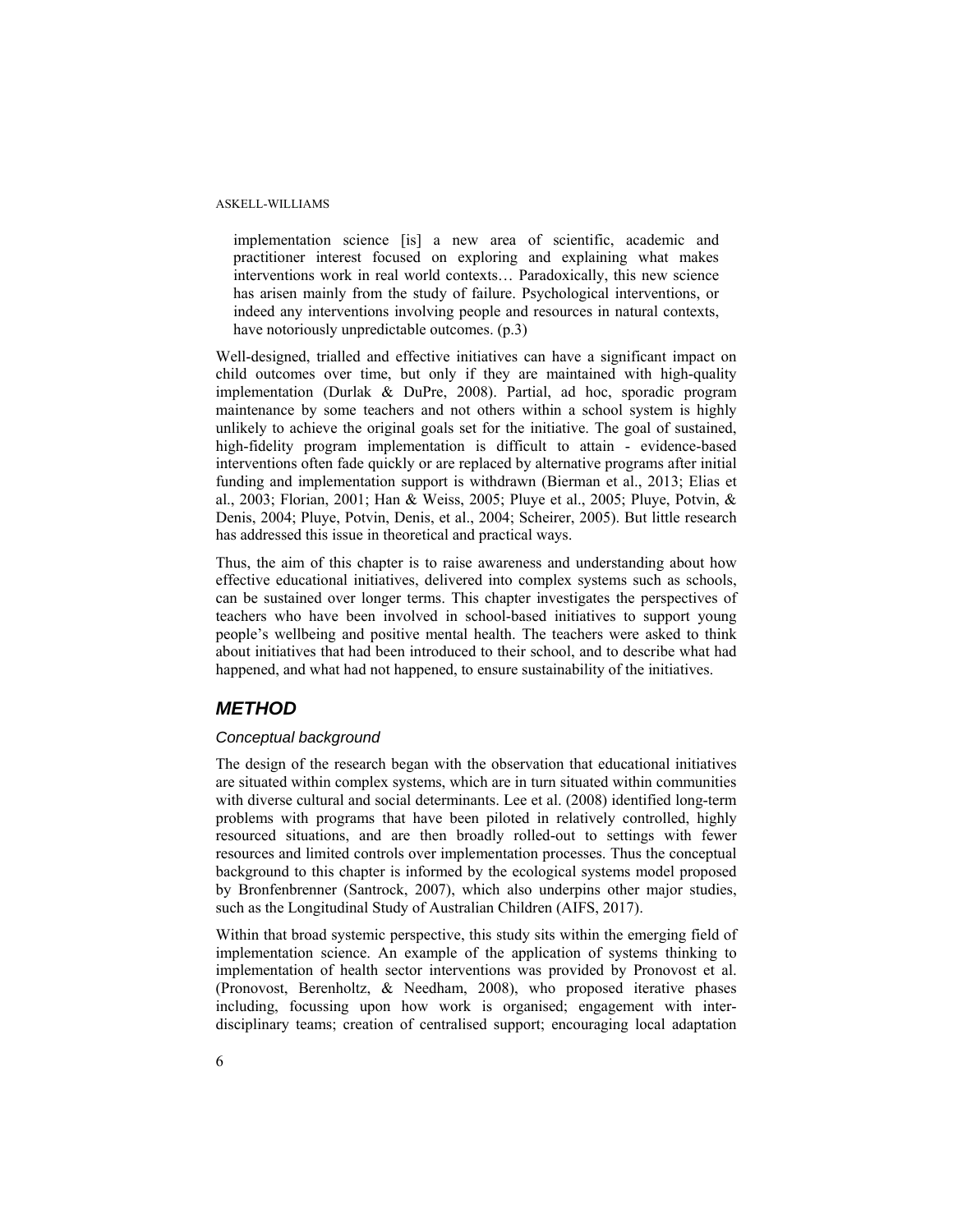and creating a collaborative culture locally and within the larger system. Interestingly, Pronovost et al. proposed the four E implementation cycle, namely, Engage-Educate-Execute-Evaluate, but initially failed to include the exact postimplementation issues that are the focus of long-term sustainability. Pronovost et al. later added endure (sustain) and extend (upscale) to make six Es in their implementation model.

#### *Ethics*

Ethical clearances were obtained from the Flinders University Social and Behavioural Research Ethics Committee, and from the South Australian Department of Education and Child Development. School principals provided permission for the research to be conducted at their school sites. Informed written consent was obtained from all participants.

## *Research question*

The broad research question addressed in this chapter is: What are the perspectives and experiences of teachers about current processes of implementation that do, and do not, support the long-term sustainability of effective educational initiatives for promoting young people's wellbeing and positive mental health?

## *Procedure*

In 2015-2016 extended focused interviews were conducted with 17 South Australian teachers and school leaders about practices that ensured the sustainability of their school-based initiatives to develop students' wellbeing and positive mental health. The teachers were located in eight primary schools and four secondary schools that were involved in delivering programs to promote students' wellbeing and positive mental health (e.g., beyondblue, 2014; DEEWR, 2011; KidsMatter, 2013; Noble & McGrath, n.d.). Teachers' teaching experience ranged from 5 to 30 years.

Examples of interview questions included:

What, specifically, has caused some programs for promoting student wellbeing and positive mental health to be further developed and grown at your school? Can you give me an example(s)?

What are some of the key reasons that have caused some programs for promoting student wellbeing and positive mental health to be dropped at your school? Can you give me an example(s)?

What advice would you give to other schools about how to go about maintaining, sustaining and growing programs for promoting student wellbeing and positive mental health?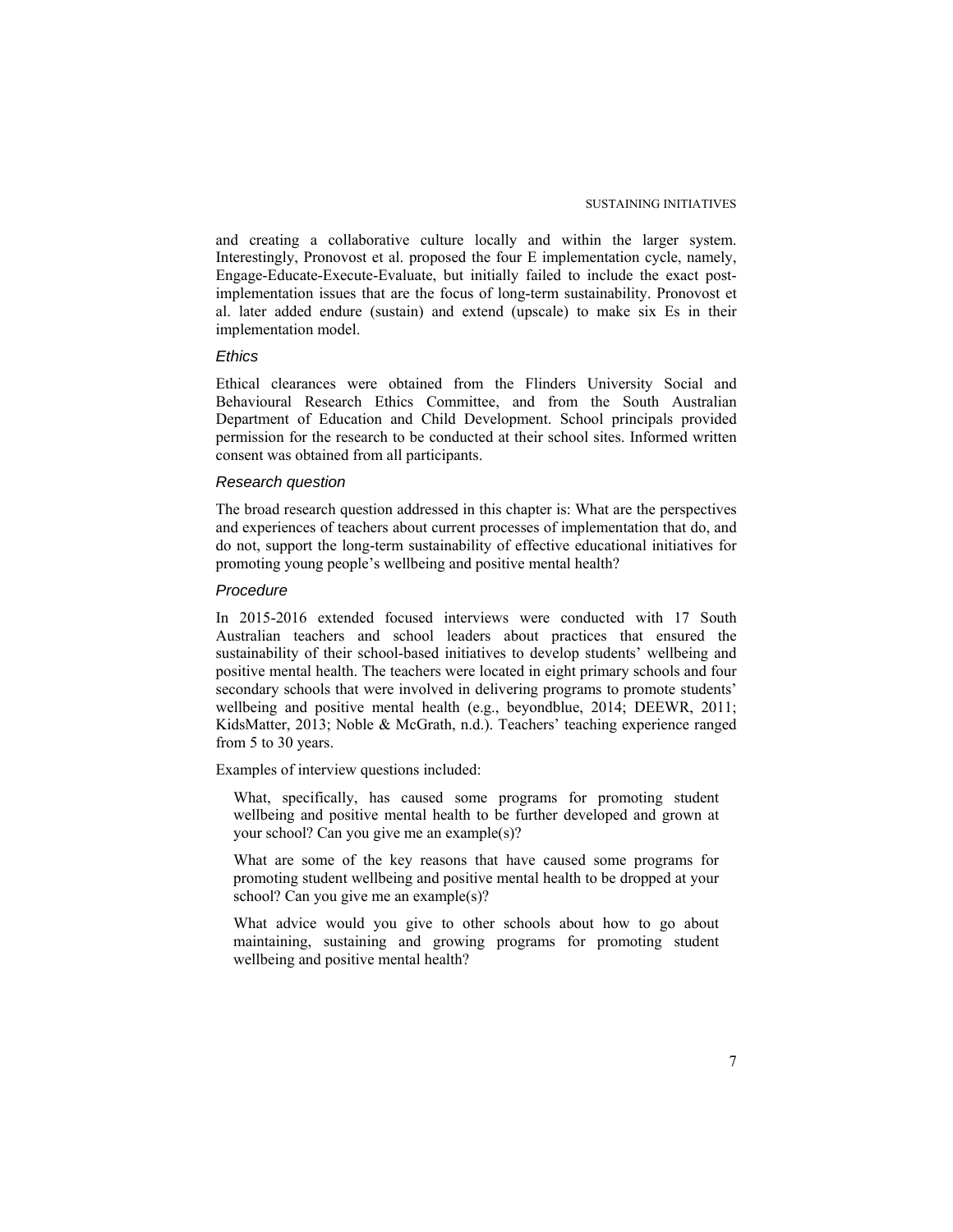# *Data Analysis*

Interviews were transcribed verbatim, and then parsed into identifiable "units of meaning". A unit of meaning could be a word, phrase, or (short) sentence. Next, the units of meaning were iteratively read and coded to emerging themes.

# *Results*

Many themes emerged, but for the purposes of this chapter, four main themes are reported below. Each main theme is accompanied by selected extracts, in italics, from the interview transcripts.

#### *A local champion is not enough*

It lasted a year. It was a burnout factor because it was just two staff members.

Participants consistently referred to the dedicated work of one or a small few "champions" of the wellbeing initiative in their school – both in establishing the program, and for maintaining it. Having one or a few local champions of the initiative is commendable, but it emerges as a clear problem for long-term sustainability. Participants made many references to problems with program sustainability when local champions moved on to other schools or to Departmental activities such as curriculum design. In fact, such local champions were seen as being the very innovative and enthusiastic types of teachers who were most attractive to being sought out by other schools and departments, and therefore likely to move onwards and upwards. Relying upon one or a few local champions, although perhaps important at early start-up, can be seen as a recipe for long term failure. Implementation plans and actions need to actively pursue the substantial involvement of a broad cross section of the school community to ensure program sustainability.

But yeah, you can see that changes in staff are a really big thing, you know, if someone was passionate about something and they leave, often that expertise and passion goes.

#### *Leadership support is essential*

That would have to come from the leadership as an expectation that it's documented in our School Development Plan that it continues.

Participants referred to the need for active and visible leadership support for activities associated with wellbeing initiatives. School leaders' support to purchase materials, to include information in newsletters, to timetable wellbeing into the curriculum, to hold wellbeing promotion events, and so on, were considered necessary to communicate to the school community that the school values and promotes initiatives that promote student wellbeing and positive mental health. Some school leaders, in the spirit of delegation and less hierarchical leadership structures, were seen to adopt a 'hands off' approach to supporting program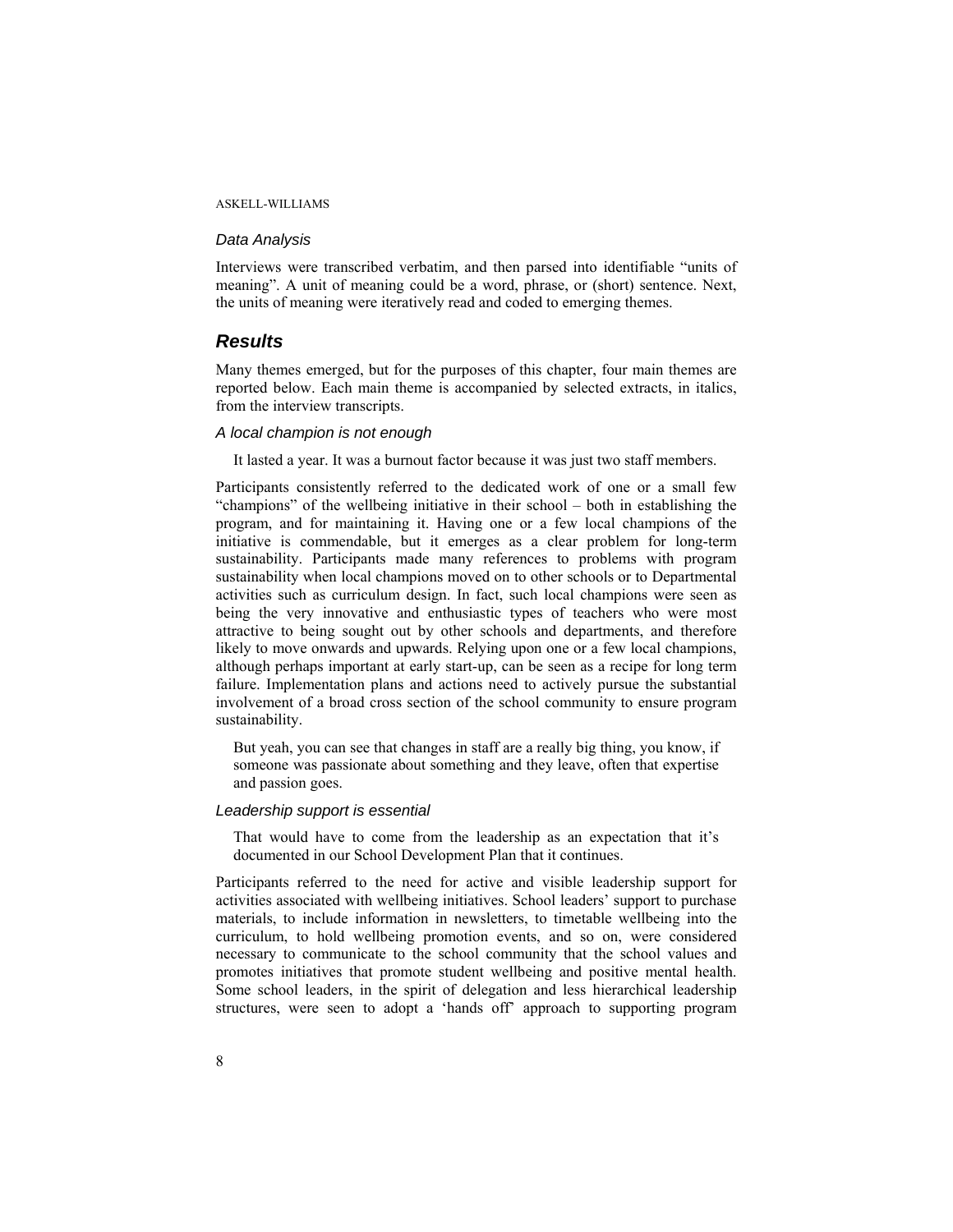implementation. This was seen as being less than ideal at both early implementation and long-term implementation phases. Visible leadership support, including allocating resources for materials and professional development; support from the school governing council; realistic timetabling not only for lessons but also for lesson planning; including "wellbeing" in a leader's role description and title; and writing wellbeing into the school development plan (mission statement), were identified as signs of support necessary for an initiative to become part of the ongoing fabric of a school's life.

Our Principal demonstrates the value of wellbeing by allocating to the teachers' timetables regular planning time to plan wellbeing lessons.

## *Staff professional education must be continuous*

 We've had this program that's lasted for fourteen years. One of the things that would help the mental, the emotional social, the wellbeing kind of programs if teachers had, if the school had more control over getting teachers who were au fait with Pastoral Care type programs. But that's probably a bit pie in the sky when you need teachers here who are subject teachers. You need physics teachers and chemistry teachers and technology teachers and so on. And to expect those teachers to come in with a background in the wellbeing, you probably couldn't do that.

Ongoing, whole staff (full-time teachers, part-time teachers, classroom support staff) professional education was considered vital. A major concern was evident with the typical approach to professional education, whereby such education is offered to staff at program start-up. However, in subsequent years, new staff are not provided with the same educational opportunities. Over the space of only a few years, the bank of knowledge created in the initial training round has dissipated due to staff turnover. This affects the quality of program implementation, dedication to maintain the program, and long term sustainability. A related concern that was noted more than ten years ago (Askell-Williams et al., 2005) and emerged again in this study, is that some staff, especially at secondary school level, do not consider it part of their role and responsibility to engage with promoting students' wellbeing and positive mental health. Rather, they consider that their responsibility is to teach the subject-matter, and it is the school counsellor's responsibility is in the area of wellbeing. Extended professional education can help to counter this perception.

I mean some teachers don't see it as coming out of their job descriptions. They don't see well-being as being part of their job duties I guess.

### *Evaluation and review must proceed throughout the life of the program*

And, the school will say, 'we need some kind of Pastoral Care Program for our students', and they will devote some time to it. It might be ten minutes, twenty minutes a day or one session a week, and they'll set an involved program with activities and that will go for two years, or three years, and people will say 'this isn't working', 'this is terrible', 'what a horrible waste of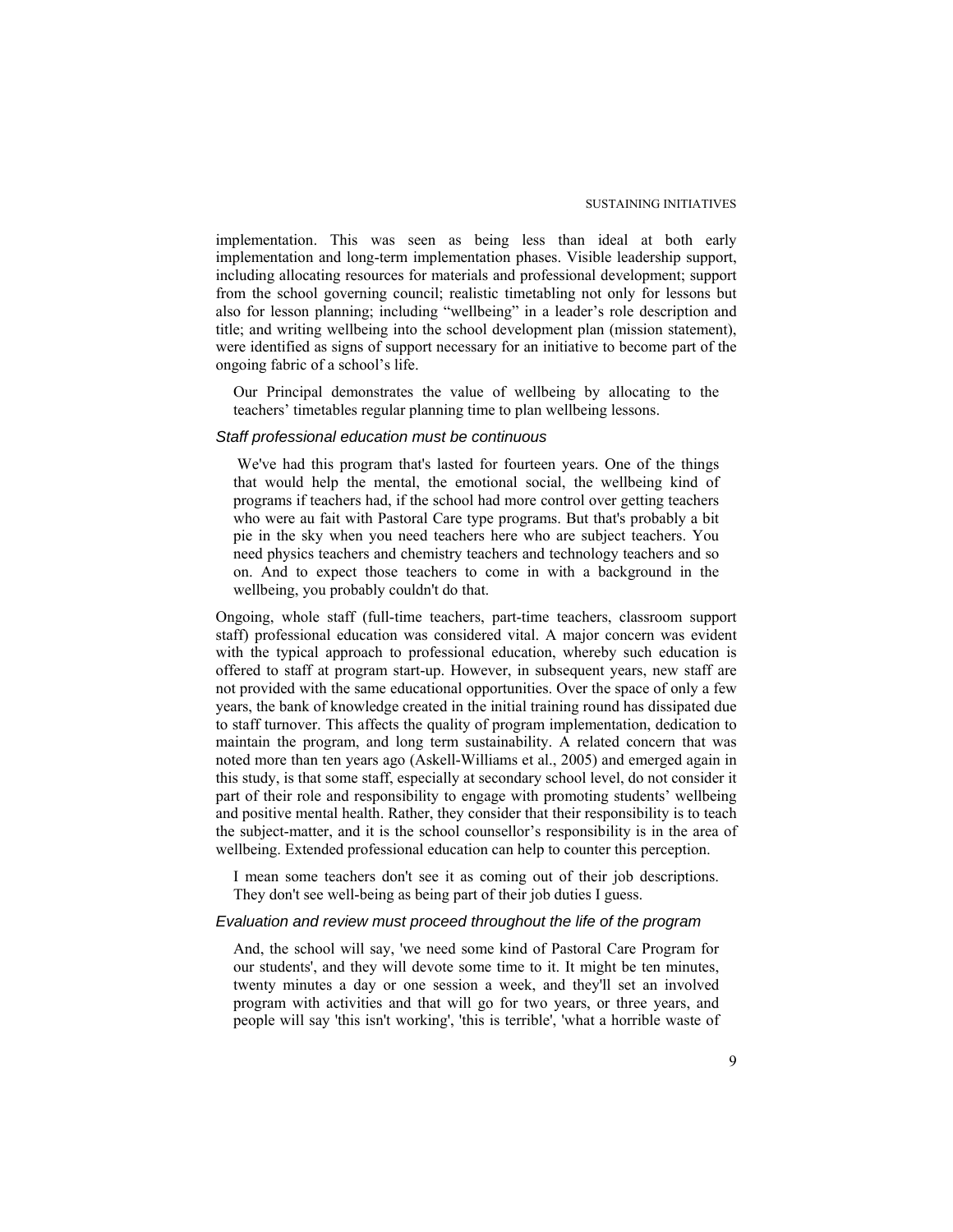time', so it's thrown out and they go back to a minimalistic program which runs for two years and after two years they say 'things are terrible, the students don't have these skills or this information' or whatever we need a Pastoral Care Program and one is set up. And the cycle continues.

Teachers described previous programs that had worked for periods of time which had started with success, but then had faded away due to apparently being nolonger useful or effective. Although teachers did not appear to have the technical language to refer to the causes for such program fading, it appears that it is related to lack of ongoing evaluation, quality assurance, adaptation and renewal of programs as certain components become embedded, schools mature, and the student population changes. Whereas new programs are often evaluated as part of start-up implementation processes, ongoing processes for program evaluation appear to be rare, leading to the cycle referred to in the extract above.

# *DISCUSSION*

This chapter identifies concerns with achieving long term sustainability of schoolbased initiatives to promote student wellbeing and positive mental health. Extended focussed interviews with teachers and thematic analysis of their responses identified four themes, namely,

1. The limitations of relying upon a local champion to initiate, promote, lead and maintain the program;

2. The need for leadership support, both from school principals, deputy principals and the school governing council;

3. Continuous staff professional education that goes beyond the start-up phase, and encompasses permanent and temporary staff, as well as new staff;

4. Ongoing program evaluation, adaptation and renewal.

**The champion:** The participating teachers' perspectives add contextual detail to earlier recommendations about program champions from the literature. For example, Shediac-Rizkallah & Bone (1998) argued that programs need a champion who advocates for a focus on the initiative, and gradually brings other staff on board. The present study highlights how relying upon a program champion might be a double edged sword: She/he might get things going at start-up, but might also be left with keeping things going – an unsustainable long-term demand due either to staff mobility or staff burnout.

**The leaders:** If the local champion is not the leader, or at least in the leadership team, then active and visible support from school leaders is required. Mukoma and Flisher (2004) and Shek et al. (2009) alerted program designers and deliverers of the need to embed initiatives within school policies, including explicitly recognizing the initiatives within each institution's mid- and long-term goals. Without leadership support, other staff and the broader school community will not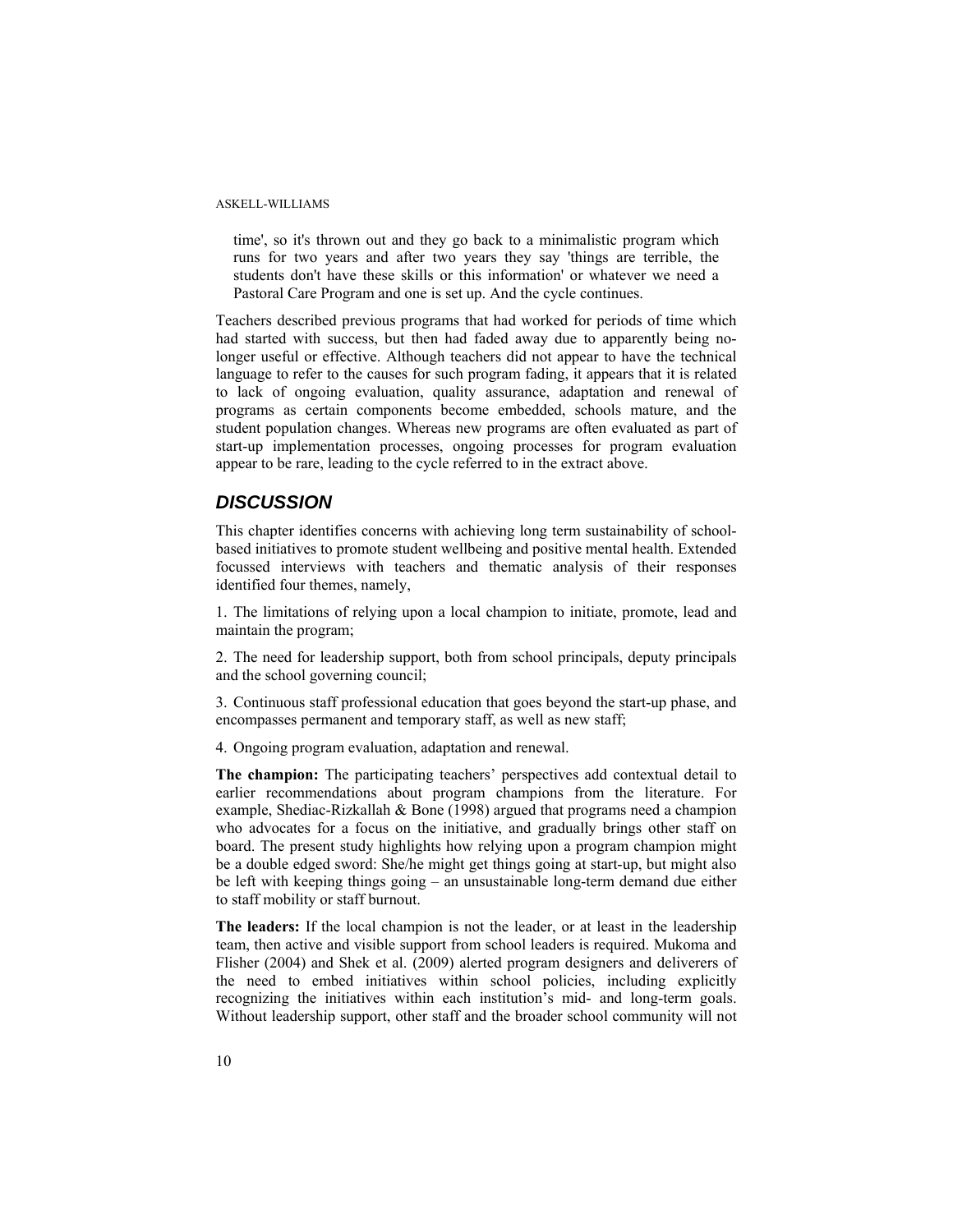value and engage with the initiative, which is a prescription for long term failure. Furthermore, the participants in the present study highlighted that leadership does not just refer to the school principal and the leadership team, but also to the broader school leadership, such as the school governing council. Leadership can demonstrate active support by the giving public voice to the value of the initiative via school publications (formal and informal), and allocating financial (materials), human (staffing and professional education) and timetabling (class-delivery and lesson planning) resources.

**The professional education:** A number of researchers have addressed the necessary components of high quality professional development in educational settings (Darling-Hammond, 2006; Ingvarson, Meiers, & Beavis, 2005; Mitchell & Cubey, 2003). Desimone (2009) and colleagues (e.g., Garet, Porter, Desimone, Birman, & Yoon, 2001) provided a conceptual framework of five core features of effective professional education, as follows:

- 1. Content focus, which refers to the essential requirement to focus professional education on the core knowledge to be learned.
- 2. Active learning, which identifies the need for discussion and feedback moving away from didactic lecture styles.
- 3. Coherence, which refers to the need for professional education to be consistent with the current levels of staff knowledge and beliefs, and also to fit with changing educational policies and reform agendas.
- 4. Collective participation, which is facilitated through collegial exchange among staff who work collaboratively together.
- 5. Duration, which highlights the limited value of one-off professional education sessions.

Duration is the issue that emerges strongly in the present study as a key component of sustainability. In order to achieve long-term, substantial changes in practice, professional education also needs to be sustained over time – for the same staff, and also for new staff. Following Desimone (2009), Askell-Williams and Murray-Harvey (2015) and Cefai and Askell-Williams (in this volume) extend Desimone's (2009) model of professional development, to recognise the differential learning needs of pre-service and in-service teachers and educators. Notably, duration is incorporated in those extended models in the form of learners undergoing a transformative journey.

**The program renewal:** The findings of this study identify, from the teachers' perspectives, the need for ongoing evaluation (quality assurance) and the need to identify specific components necessary for sustainability that have been identified in earlier work. For example, Askell-Williams et al. (2013) argued that there are two clear areas for potential short term and long-term failure of mental health promotion initiatives, namely: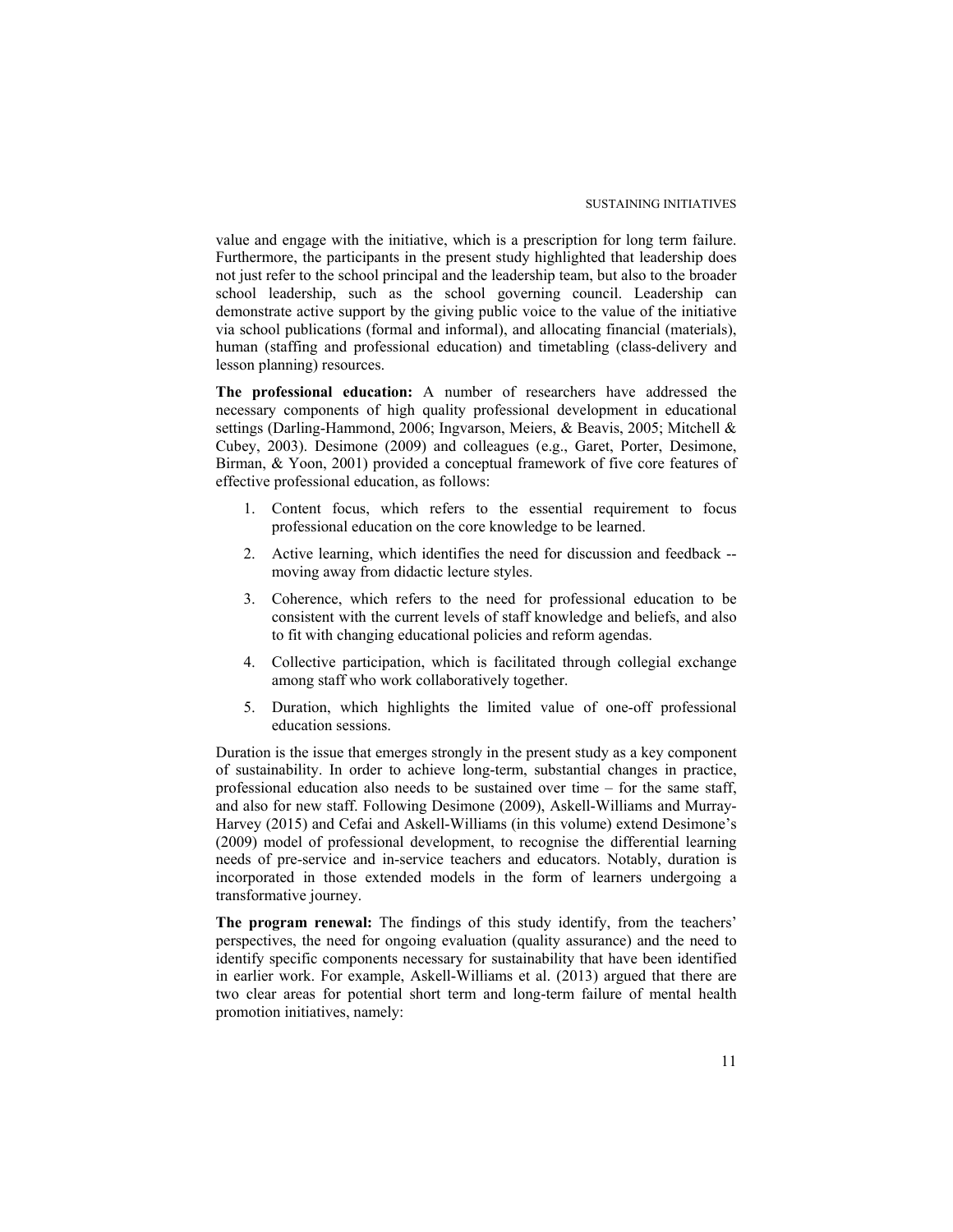- 1. A lack of attention to quality assurance of components and implementation processes, and
- 2. The absence of specific components that explicitly embed sustainability in the design and delivery of programs.

The present study has also highlighted that, in practical application, the lack of ongoing evaluation and quality assurance has allowed programs to atrophy, to become no-longer relevant nor fresh, and to consequently die. Initiatives need constant monitoring, regeneration and renewal as staff and student capabilities develop and their needs change.

# *LIMITATIONS*

This chapter reports an interview study with a relatively small sample of participants, located in the metropolitan area of Adelaide, South Australia. It is recommended that the findings of this study are used to provide a theoretical lens for considering implementation issues in other settings, but are not to be interpreted as prescriptively applying to other settings.

# *CONCLUSION*

Governments invest strongly in the roll-out of mental health promotion programs in schools and ECEC centres. It is in the interests of the health and education systems, of local communities, and of individuals, that long-term sustainability of such programs be achieved. There are personal, social and economic benefits to finding more effective ways of ensuring sustainability of resource intensive educational interventions. Becoming involved in new educational initiatives requires allocation of substantial resources, such as, providing professional education programs for staff; paying for staff release time; establishing working groups with parents and community stakeholders such as psychologists and counsellors; developing curriculum resources; and working with students/clients in new ways. These investments by educational communities imply intentions that, once a trial initiative is shown to be successful, the initiatives will continue. Schools expect that teachers and support staff will maintain the skills gained in the professional development associated with the initiative, and that curricular enhancements will become institutionalized and embedded into their permanent practice (Bierman et al., 2013). Funding bodies, organisations, staff, community stakeholders, and students/clients lose knowledge, capabilities and practices, as well as their financial and emotional investments, when effective programs are not sustained (Pluye et al., 2005; Pluye, Potvin, & Denis, 2004; Pluye, Potvin, Denis, et al., 2004; Shediac-Rizkallah & Bone, 1998).

The literature reviewed and research study reported in this chapter have the potential to contribute to new understandings about components and processes of sustainability in the complex contexts of educational settings. Collecting evidence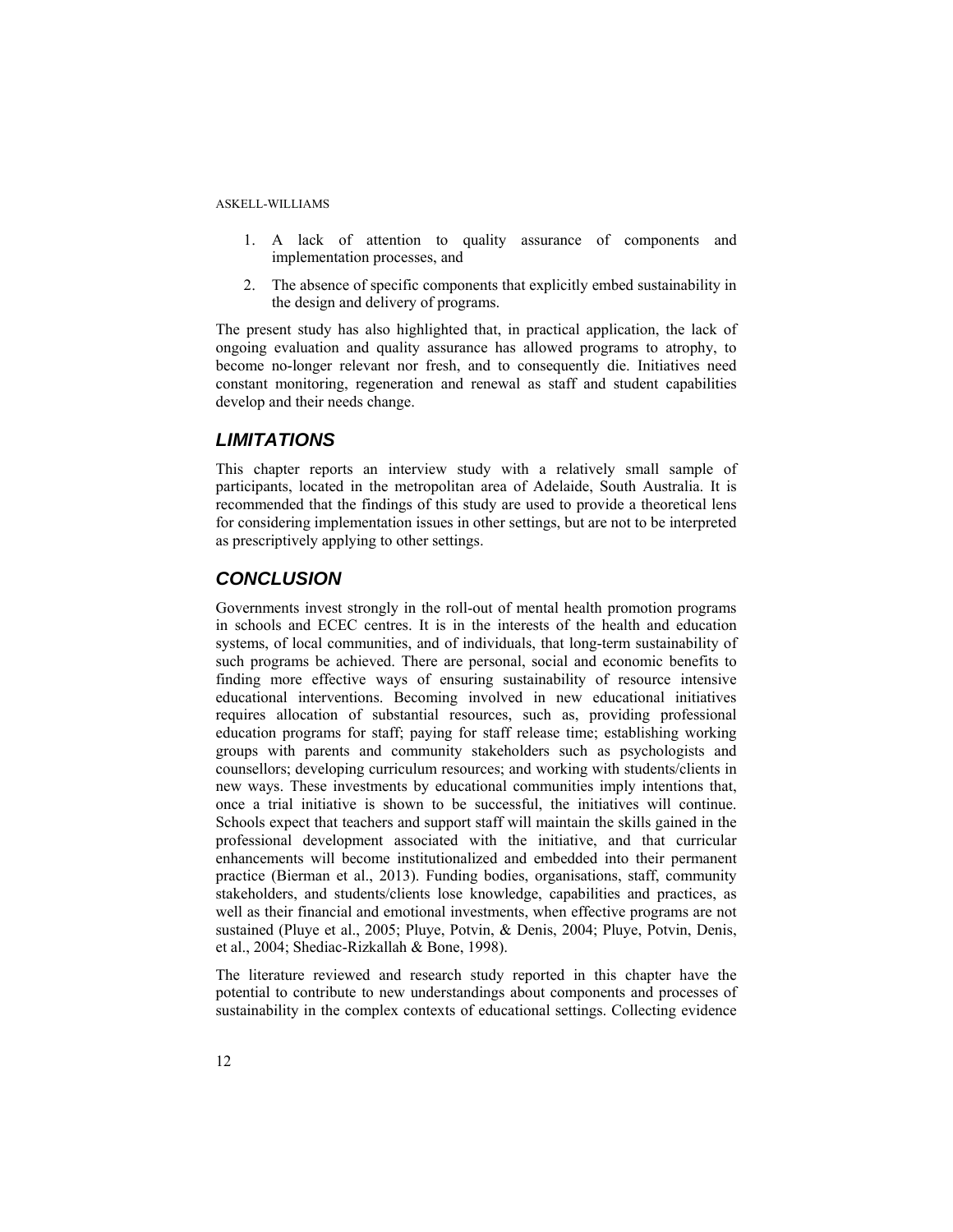from practitioners and leaders that is synthesised to create new knowledge that can be shared across international research and educational communities will make an important contribution to the new science of implementation and sustainability identified by Greenberg (2010) and Kelly and Perkins (2012). The perspectives from teachers described in this chapter illustrate some of the contextual facilitators and barriers to program sustainability within complex systems such as schools.

# *REFERENCES*

- Adi, Y., Killoran, A., Janmohamend, K., & Stewart-Brown, S. (2007). A systematic review of interventions to promote mental wellbeing in children in primary education: Report 1: Universal approaches non-violence related outcomes: University of Warwick, National Institute of Health and Clinical Excellence Report.
- AIFS. (2017). *Growing Up in Australia:* The Longitudinal Study of Australian Children. Retrieved Jan 20, 2017, from http://www.aifs.gov.au/growingup/
- Askell-Williams, H., Dix, K. L., Lawson, M. J., & Slee, P. T. (2013). Quality of implementation of a school mental health initiative and changes over time in students' social and emotional competencies. *School Effectiveness and School Improvement, 24*(3), 357-381. doi: 10.1080/09243453.2012.692697
- Askell-Williams, H., Lawson, M. J., Murray-Harvey, R., & Slee, P. T. (2005). An investigation of the implementation of a MindMatters teaching module in secondary school classrooms. Report to the MindMatters consortium of the Australian Principals Association Professional Development Council. Flinders University, Adelaide. Adelaide: Centre for the Analysis of Educational Futures, Flinders University.
- Askell-Williams, H., & Murray-Harvey, R. (2015). Sustainable professional learning for early childhood educators: Lessons from an Australia-wide mental health promotion initiative. *Journal of Early childhood Education*. doi: 10.1177/1476718X15570958
- Askell-Williams, H., Slee, P. T., & Van Deur, P. (2013). Social and emotional wellbeing programs: The nexus between sustainability and quality assurance. *The Psychology of Education Review, 37*(2), 48- 56.
- Beyondblue. (2016). 3 million Australians are living with anxiety or depression. Retrieved Jan 22, 2017, from http://www.beyondblue.org.au/index.aspx?
- Bierman, K. L., DeRousie, R. M. S., Brenda Heinrichs , Domitrovich, C. E., Greenberg, M. T., & Gill, S. (2013). Sustaining high-quality teaching and evidence-based curricula: Follow-up assessment of teachers in the REDI project. *Early Education and Development, 28*(8), 1194-1213. doi: 10.1080/10409289.2013.755457
- COAG. (2014). Roadmap for National Mental Health Reform (2012-2022). Retrieved Jan 23, 2017, from http://www.coag.gov.au/node/482
- Craig, P., Dieppe, P., Macintyre, S., Michie, S., Nazareth, I., & Petticrew, M. (2008). Developing and evaluating complex interventions: The new Medical Research Council guidance. *BMJ, 337*. doi: 10.1136/bmj.a1655
- Darling-Hammond, L. (2006). Constructing 21st-century teacher education. *Journal of Teacher Education, 57*(3), 300-314. doi: 10.1177/0022487105285962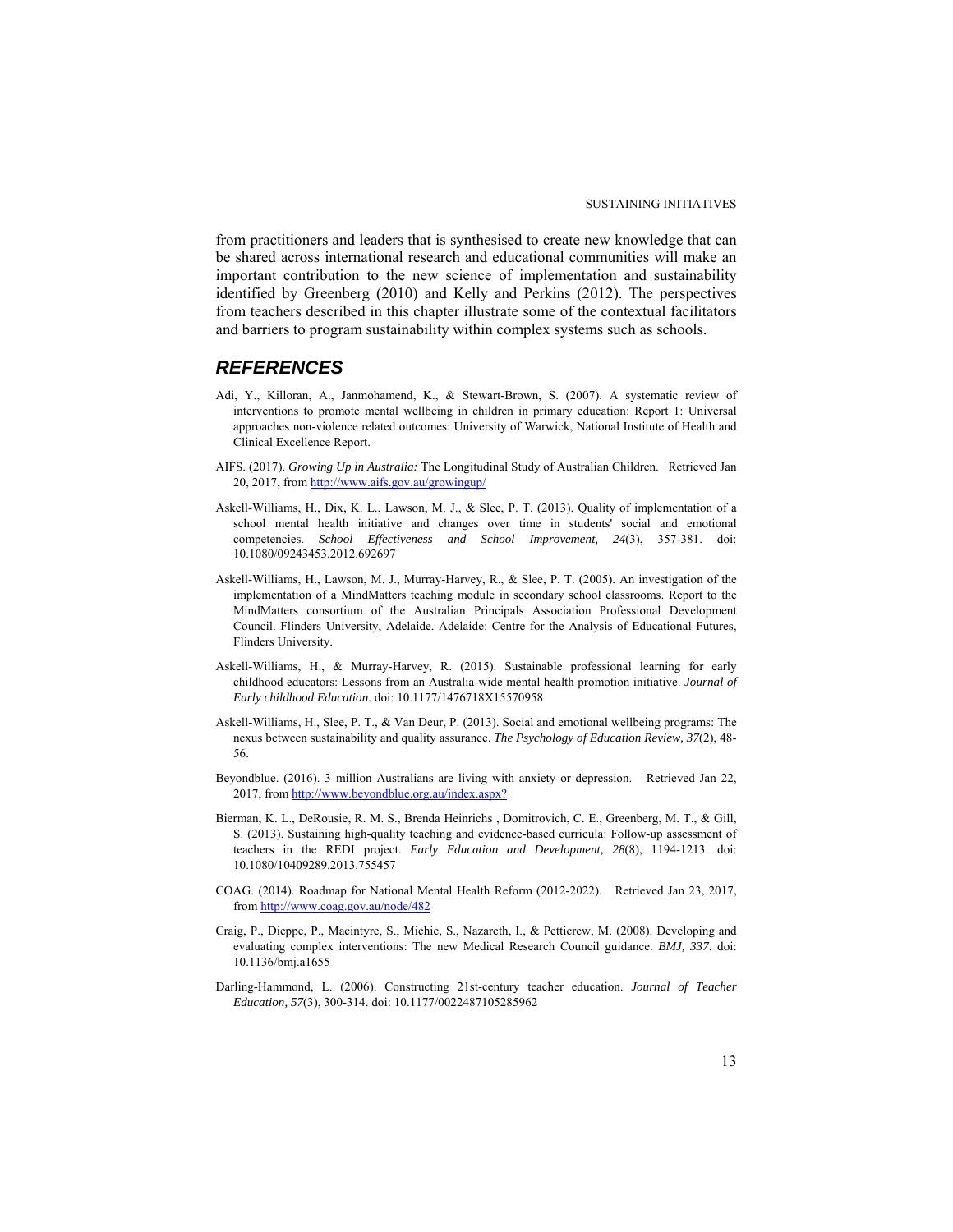- Desimone, L. M. (2009). Improving impact studies of teachers' professional development: Toward better conceptualizations and measures. *Educational Researcher, 38*(3), 181-199. doi: 10.3102/0013189X08331140
- Devaney, E., O'Brien, M. U., Resnik, H., & Weissberg, R. P. (2006). *Sustainable schoolwide social and emotional learning (SEL).* Chicago, ILL: University of Illinois
- Domitrovich, C. E., Bradshaw, C. P., Poduska, J. M., Hoagwood, K., Buckley, J. A., Olin, S., . . . Lalongo, N. S. (2008). Maximizing the implementation quality of evidence-based preventive interventions in schools. A conceptual framework. *Advances in School Mental Health Promotion, 1*(3), 6-28. doi: 10.1080/1754730X.2008.9715730
- Domitrovich, C. E., Gest, S. D., Gill, S., Bierman, K. L., Welsh, J., & Jones, D. (2009). Fostering high quality teaching in Head Start classrooms: Experimental evaluation of an integrated enrichment program *American Education Research Journal, 46*, 567-597. doi: 10.3102/0002831208328089
- Durlak, J. A., & DuPre, E. P. (2008). Implementation matters: A review of research on the influence of implementation on program outcomes and the factors affecting implementation. *American Journal of Community Psychology, 41*, 327–350. doi: 10.1007/s10464-008-9165-0
- Dusenbury, L., Brannigan, R., Hansen, W. B., Walsh, J., & Falco, M. (2005). Quality of implementation: Developing measures crucial to understanding the diffusion of preventive interventions. *Health Education Research, 20*, 308–313. doi: 10.1093=her=cyg134
- Elias, M., Zins, J. E., Graczyk, P. A., & Weissberg, R. P. (2003). Implementation, sustainability, and scaling up of social-emotional and academic innovations in public schools. *School Psychology Review, 32*(3), 303–319.
- Florian, J. (2001). Sustaining education reform: Influential factors. Aurora, CO Mid-Continent Research for Education and Learning. (ERIC Document Reproduction Service No. ED4535833).
- Garet, M. S., Porter, A. C., Desimone, L. M., Birman, B. F., & Yoon, K. S. (2001). What makes professional development effective? Results from a national sample of teachers. *American Educational Research Journal, 38*, 915-945. doi: 10.3102/00028312038004915
- Goodson, P., Murphy Smith, M., Evans, A., Meyer, B., & Gottlieb, N. H. (2001). Maintaining prevention in practice: survival of PPIP in primary care settings. *American Journal of Preventive Medicine, 20*, 184-189. doi: 10.1016/S0749-3797(00)00310-X
- Greenberg, M. T. (2010). School-based prevention: current status and future challenges. *Effective Education, 2*(1), 27-52. doi: 10.1080/19415531003616862
- Gruen, R. L., Elliott, J. H., Nolan, M. L., Lawton, P. D., Parkhill, A., McLaren, C. J., & Lavis, J. N. (2008). Sustainability science: an integrated approach for health-programme planning. *The Lancet, 372*(9649), 1579-1589. doi: 10.1016/S0140-6736(08)61659-1
- Han, S., & Weiss, B. (2005). Sustainability of teacher implementation of school-based mental health programs. *Journal of Abnormal Child Psychology, 33*, 665–679. doi: 10.1007/s10802-005-7646-2
- Humphrey, N., Lendrum, A., & Wigelsworth, M. (2010). Social and emotional aspects of learning (SEAL) programme in secondary schools: National evaluation. Retrieved Jan 15, 2015, from http://www.education.gov.uk/publications//eOrderingDownload/DFE-RB049.pdf
- Ingvarson, L., Meiers, M., & Beavis, A. (2005). Factors affecting the impact of professional development programs on teachers' knowledge, practice, student outcomes & efficacy. *Education Policy Analysis Archives 13(10)*. doi: 10.14507/epaa.v13n10.2005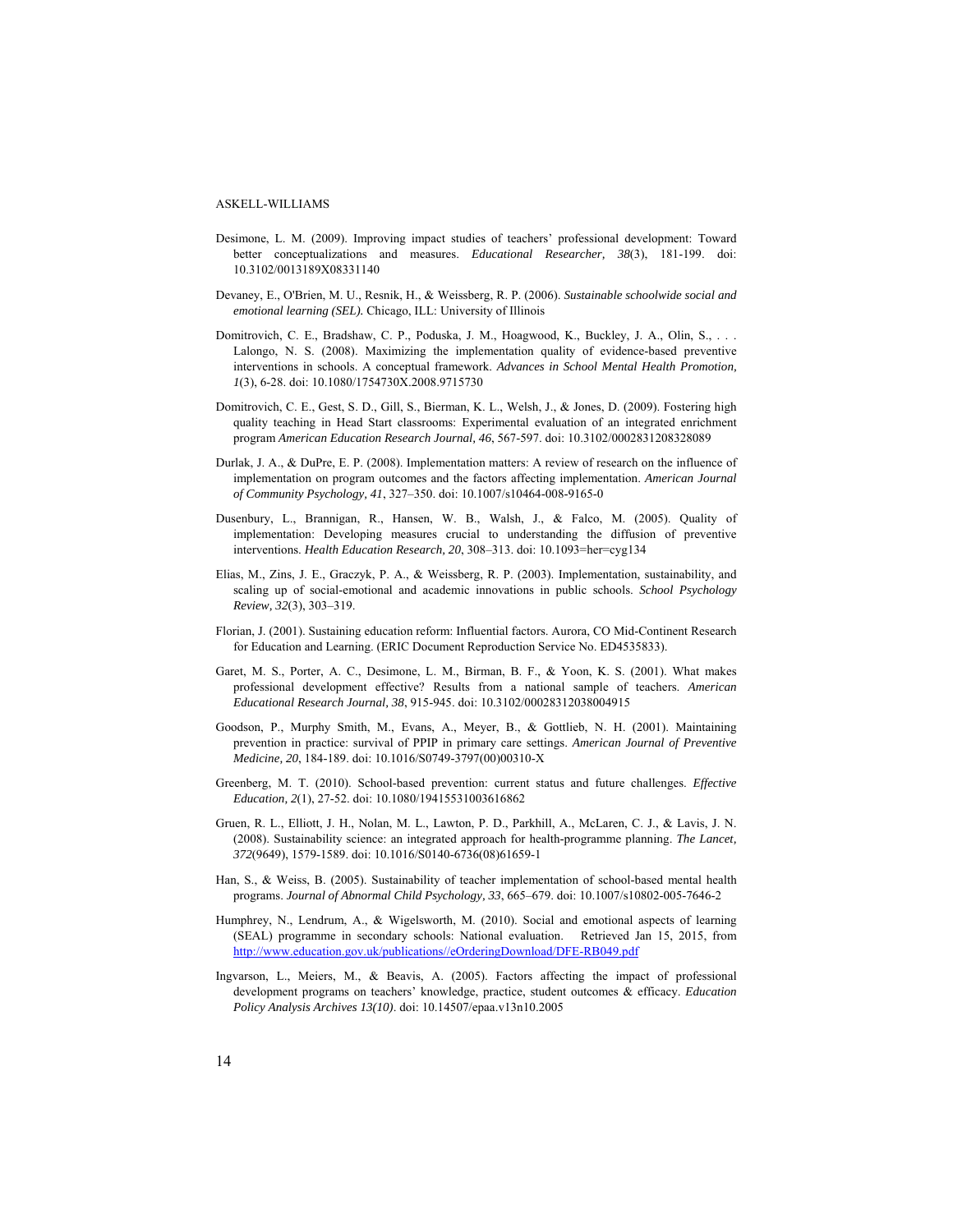- Kelly, B., & Perkins, D. F. (2012). *Handbook of Implementation Science for Psychology in Education*. NY: Cambridge University Press. doi:10.1017/CBO9781139013949
- KidsMatter. (2013). KidsMatter: Growing healthy minds. Retrieved Jan 22, 2017, from https://www.kidsmatter.edu.au/sites/default/files/public/15734%20KM%20Brochure\_Web.pdf
- Lee, C., August, G. J., Realmuto, G. M., Horowitz, J. L., Bloomquist., M. L., & Klimes-Dougan., B. (2008). Fidelity at a distance: Assessing implementation fidelity of the early–risers prevention program in going-to-scale intervention trial. *Prevention Science, 9*, 215-229. doi: 10.1007/s11121- 008-0097-6
- Mitchell, L., & Cubey, P. (2003). Characteristics of Professional Development Linked to Enhanced Pedagogy and Children's Learning in Early Childhood Settings. Best Evidence Synthesis: New Zealand Ministry of Education. Wellington, NZ.
- Mukoma, W., & Flisher, A. J. (2004). Evaluations of health promoting schools: a review of nine studies. *Health Promotion International, 19*, 357-368. doi: 10.1093/heapro/dah309
- Nilsen, P., Timpka, T., Nordenfelt, L., & Kindqvist, K. (2005). Towards improved understanding of injury prevention program sustainability. *Safety Science, 43*, 815-833.
- OBSSR. (2007). The Contributions of Behavioral and Social Sciences Research to Improving the Health of the Nation: A Prospectus for the Future Office of Behavioral and Social Sciences Research. US National Institute of Health
- Pluye, P., Potvin, L., Denis, J.-L., Pelletier, J., & Mannoni, C. (2005). Program sustainability begins with the first events. *Evaluation and Program Planning, 28*(2), 123-137. doi: http://dx.doi.org/10.1016/j.evalprogplan.2004.10.003
- Pluye, P., Potvin, L., & Denis, J. L. (2004). Making public health programs last: Conceptualizing sustainability. *Evaluation and Program Planning, 27*, 121-133. doi: 10.1016=j.evalprogplan.2004.01.001
- Pluye, P., Potvin, L., Denis, J. L., & Pelletier, J. (2004). Program sustainability: focus on organisational routines. *Health Promotion International, 19*, 489-500. doi: 10.1093/heapro/dah411
- Pronovost, P. J., Berenholtz, S. M., & Needham, D. M. (2008). Translating evidence into practice: a model for large scale knowledge translation. *BMJ, 337*. doi: 10.1136/bmj.a1714
- Rohde, P., Shaw, H., Butryn, M. L., & Stice, E. (2015). Assessing program sustainability in an eating disorder prevention effectiveness trial delivered by college clinicians. *Behaviour Research and Therapy, 72*, 1-8. doi: http://dx.doi.org/10.1016/j.brat.2015.06.009
- Salmon, J., Jorna, M., C., H., Arundell, L., Chahine, N., Tienstra, M., & Crawford, D. (2011). A translational research intervention to reduce screen behaviours and promote physical activity among children: Switch-2-Activity. *Health Promotion International, 26* 311-321. doi: 10.1093/heapro/daq078
- Santrock, J. W. (2007). *Child Development* (11th ed.). NY: McGraw-Hill Companies, Inc
- Sawyer, M. G., Miller-Lewis, L. R., & Clark, J. J. (2007). The mental health of 13–17 year-olds in Australia: Findings from the national survey of mental health and well-being. *Journal of Youth and Adolescence, 36*(2), 185-194. doi: 10.1007/s10964-006-9122-x
- Scheirer, M. A. (2005). Is sustainability possible? A review and commentary on empirical studies of program sustainability. *American Journal of Evaluation, 26*, 320-347. doi: 10.1177/1098214005278752